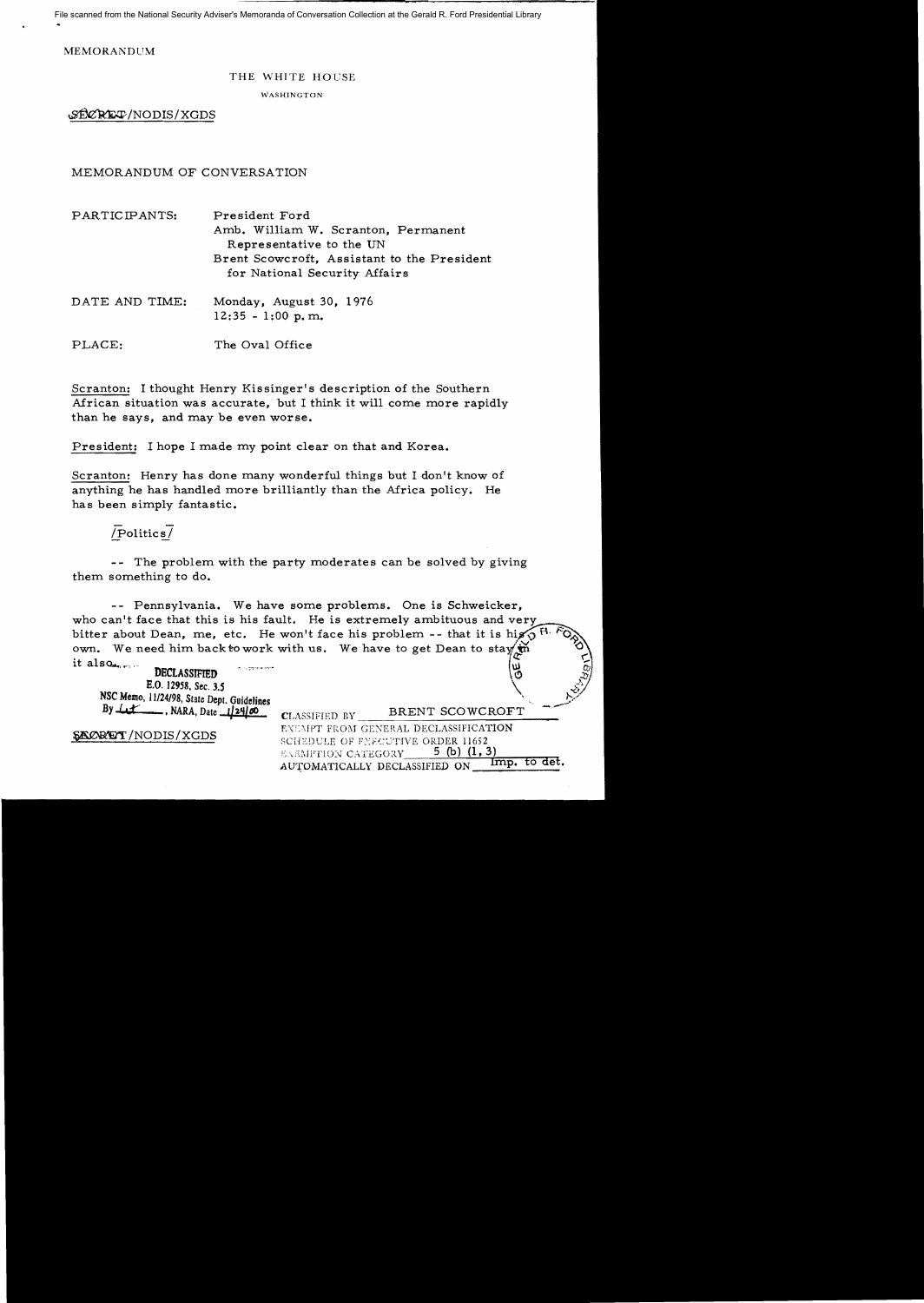### $\frac{1}{2}$

### UN

I am convinced that our multilateral activity is increasing very rapidly. I think it will grow in the future. The Third World is pushing it. In view of this, I decided my operation should be a team operation, not a one-man show. We need to keep this team in place and operating this session. If you don't think this way -- or Henry Kis singer or Brent - - tell me so.

# President: /Indicated concurrence./

Scranton: Four subjects will come up, or have come up: Zambia already has. Vietnam membership; Angola membership; Namibia -- which Henry is handling beautifully. We can't be against the Third World on all of these.

Namibia is going well; Vietnam I understand you want to veto. That is okay, but I will have a suggestion then. Henry wants to abstain on Angola; I understand you lean to veto. We don't really have good intelligence on the Cubans there -- George doesn't have it but you should try to get the best we can. I would urge you to abstain.

President: I think what we do must be tied to Henry's initiative. If it would help that, I am willing to abstain. If not, domestically it would be better to veto. I will have to rely on Henry, you and Brent. Let's wait and see what happens.

Scranton: The other thing is you speaking before the UN. I am presently opposed to the idea. I might change my mind if there was some real event, but now I think it could be bad.

President: You and Henry agree on that. I am inclined against it, unless we can hit a ten-strike. And that I don't see right now.

Scranton: We are in bad shape on the advisory commission. Krol can't (because of the Vatican); Adams can't because he is a judge and there is a conflict between the branches of government.



SECRET / NODIS/XGDS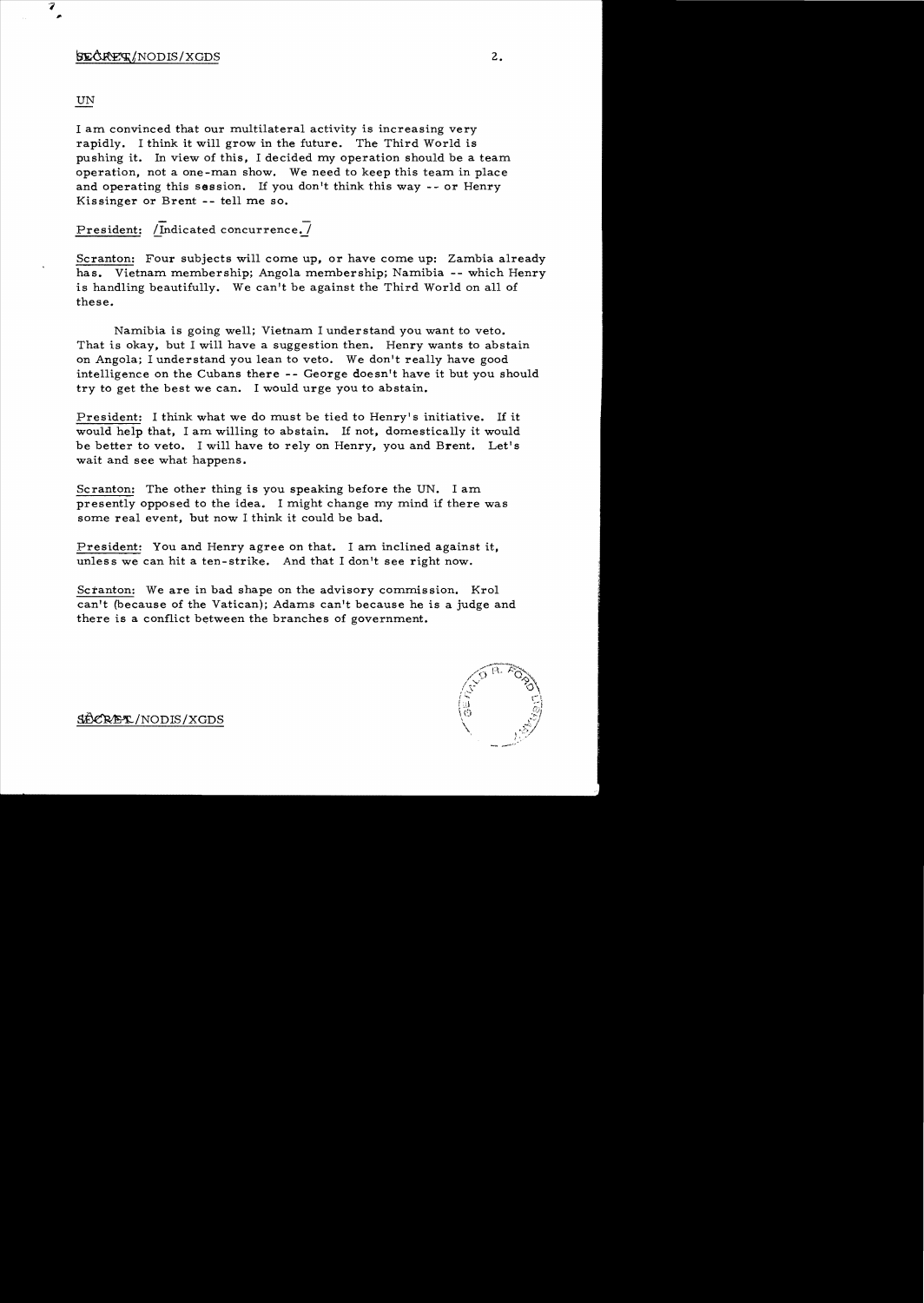$12.35/100$  pm 7/Scranton 2 aug 16 S Stat HK' clasingtin 8 - Sur Op. sit was rapidly than he sup + road may be even worse. Ihre d'unade my point clear on that a Korea. Henry has done immy avantagne tring ent I light handfangthing the has handled more brilliantly them a typica policy de has been singly fentastic The probability of anty moderate can be Admilly giving them something & ds. Schweicher, certre Carrit force the waters is his faralt, sie extremely annulians + very bitter, about Deur, me, it to He wont pare his perbathat it is his sun. We welch him back to work uf us . We have to get Drew to they wis it also. (Eine Potrtis) UN, I am commed that sure inultitation activity to increasing way rapidly. I trick itaire quon in - future. The ral world is pushing it. In meur frais, 2 chardel my Jon should be a team que wat a mon shown. We went to help this team in place + operating this session. If you don't think this way-I HKar burt - Cell me so. P. (Inch Mil concreme) 5 & Subjects will came up a have: Touchia cehealy has. UN -membeship: Anyola member shop; Marmabia - which Att Sunding brantyde We count be agonist - sal world and all y these